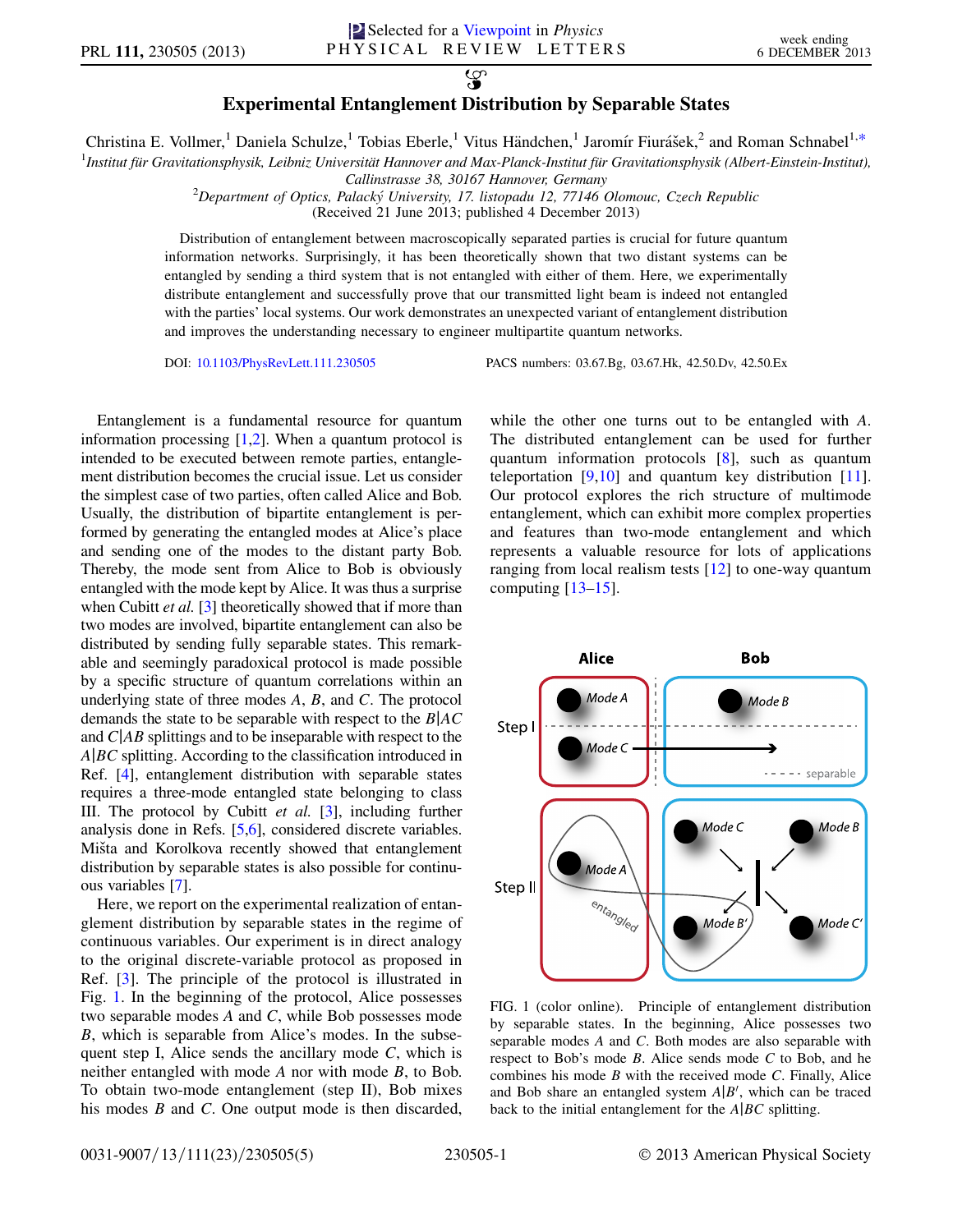Our setup for entanglement distribution by separable states is depicted in Fig. [2.](#page-1-0) The initial three-mode Gaussian state is prepared by an independent source and is distributed between Alice and Bob. The preparation starts with a squeezed state, which interferes with a vacuum state at a balanced beam splitter. The beam splitter output A is sent directly to Alice, while the other output is superimposed with a thermal state at a second balanced beam splitter. After the state preparation, Alice possesses modes A and C, while Bob holds mode B. The separability properties of this three-mode state (ABC) are checked by a tomographic reconstruction of the full three-mode covariance matrix with the balanced homodyne detectors  $BHD<sub>A</sub>$ ,  $BHD<sub>B</sub>$ , and  $BHD<sub>C</sub>$  and found to be separable with respect to the  $B|AC$  and  $C|AB$  splittings. In the next step, Alice sends mode  $C$  to Bob, where modes  $B$  and  $C$ interfere at a balanced beam splitter with the appropriate phase to get rid of the correlated noise. This step creates two-mode entanglement between Alice and Bob, which is verified by measuring the criterion by Duan et al. [[16](#page-3-15)]

$$
Var(\hat{X}_A - \hat{X}_{B'}) + Var(\hat{P}_A + \hat{P}_{B'}) < 4
$$
 (1)

<span id="page-1-0"></span>

FIG. 2 (color online). Experimental setup for entanglement distribution by separable states. The three-mode state is prepared by overlapping a squeezed state, a vacuum state, and a thermal state at two balanced beam splitters. This step is analogous to the interference of modes  $A$  and  $C$  in the original protocol  $[7]$ , and the state preparation procedure does not create any entanglement between mode B and modes A and C. After modes A and C have been sent to Alice and mode B has been sent to Bob, the  $B|AC$ and  $C|AB$  separability is carefully checked with balanced homodyne detectors  $BHD<sub>A</sub>$ ,  $BHD<sub>B</sub>$ , and  $BHD<sub>C</sub>$ . Subsequently, Alice sends separable mode  $C$  to Bob. By overlapping modes C and B at another balanced beam splitter  $BS_3$ , entanglement is established between Alice and Bob, which is verified by balanced homodyne detectors  $BHD<sub>A</sub>$  and  $BHD<sub>B'</sub>$ . For details on the squeezed-light source and the generation of the thermal state, see the Supplemental Material [\[20\]](#page-4-0).

using the homodyne detectors  $BHD_A$  and  $BHD_{B'}$ . Here, X and  $\hat{P}$  describe the amplitude and phase quadrature operators, respectively. They are normalized to the shot noise level, i.e.,  $\text{Var}(\hat{X}) = \text{Var}(\hat{P}) = 1$  for a vacuum state. With our setup as described above, the protocol of entanglement distribution by separable states gets an intuitive view: correlated classical noise mixed into modes B and C restricts the entanglement to just one of the three bipartite splittings. By quantum interference at Bob's side, the classical noise can be removed and the distributed twomode entangled state be created.

For investigating the separability properties of the three-mode state  $(ABC)$ , we apply the positive partial transposition criterion (PPT) [\[17](#page-3-16)[,18\]](#page-3-17) to the measured state. This criterion is both necessary and sufficient for bipartite splittings of Gaussian states with  $N$  modes with only a single mode on one side  $(1|N - 1)$  [\[19\]](#page-3-18). The three-mode state is separable with respect to mode  $k$  if the corresponding covariance matrix of the partially transposed state  $\gamma^{T(k)}$ fulfills the uncertainty relation

$$
\gamma^{T(k)} - i\Omega \ge 0,\tag{2}
$$

with  $\Omega = \bigoplus_{k=1}^{3} J$ , where  $J = \begin{pmatrix} 0 & -1 \\ 1 & 0 \end{pmatrix}$ . This criterion is equivalent to finding the symplectic eigenvalues of the covariance matrix of the partially transposed state. If the smallest symplectic eigenvalue  $\mu_k$ , in the following called a PPT value, is below 1, the state is inseparable with respect to the  $k[i]$  splitting. For details, see the Supplemental Material [[20](#page-4-0)].

We named the PPT values for the different splittings after the single mode:  $PPT_A$  for the (A|BC) splitting,  $PPT_B$ for ( $B|AC$ ), and PPT<sub>C</sub> for ( $C|AB$ ). Our protocol thus requires  $PPT_A < 1$  (= inseparable) and  $PPT_B$ ,  $PPT_C >$  $1$  (= separable) to verify the appropriate three-mode state for distributing entanglement by separable states.

Within our experimental setup, we can vary the following critical parameters: the variance of the thermal state as well as the variances of the squeezed and antisqueezed quadratures of the squeezed state. The latter two can be changed independently of each other by variation of the pump power of the squeezed-light source and by variation of additional losses.

We performed theoretical simulations to analyze the influence of the squeezed and thermal states on the separability properties of the generated three-mode state. Figure [3](#page-2-0) shows the PPT<sub>C</sub> value of the three-mode state versus the noise power of the thermal state. Because of the symmetry of the setup,  $PPT_B$  and  $PPT_C$  are identical. The  $PPT_A$  value is not depicted, since this value is always below 1 when a squeezed state is used.

The magenta lines show that the property of separability is independent of the initial squeezing value. Hence, the amount of classical noise necessary to prohibit entanglement only depends on the optical loss applied to the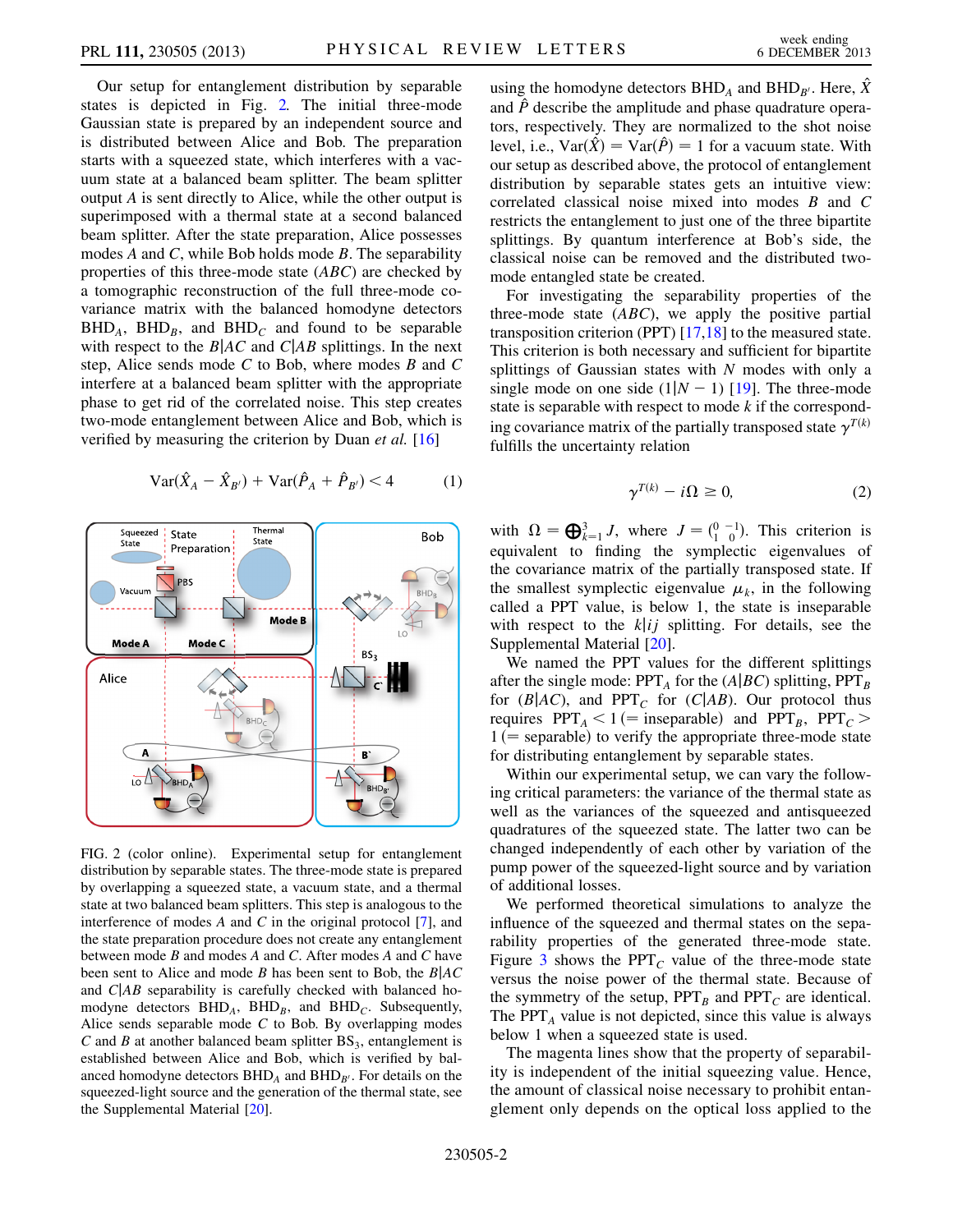

<span id="page-2-0"></span>

FIG. 3 (color online). Separability analysis. Theoretical simulations of the PPT $<sub>C</sub>$  value with respect to the added thermal noise</sub> (given in dB above vacuum noise variance) are depicted. The solid lines correspond to 10 dB initial squeezing with different losses. To obtain the required PPT value  $(> 1)$ , a minimal loss of 33% is necessary. The point of intersection with the threshold of 1 is exclusively depending on the loss and not on the actual initial squeezing value. The parameters, which were used in our measurements, are marked with the magenta cross.

squeezed state. Nevertheless, with higher squeezing values, the three-mode state is farther pushed into the separable regime with respect to the  $B|AC$  and  $C|AB$  splittings for a sufficiently "hot" thermal state. Apart from that, higher squeezing values result in stronger entanglement that is distributed between the two parties.

From Fig. [3,](#page-2-0) it is also visible that the entanglement can only be prevented by classical noise if the optical loss applied to the squeezed state is larger than 33.3%. This is exactly the threshold for which the bipartite entangled state, generated by the superposition of the squeezed and the vacuum states, is no longer Einstein-Podolsky-Rosen entangled [[21](#page-4-1)]. Einstein-Podolsky-Rosen–entangled states are a subclass of general entanglement, exhibiting stronger quantum correlations. Indeed, the properties of our three-mode state show that these correlations are so strong that the entanglement in the bipartite splittings cannot be prevented by classical noise.

The 21 independent elements of the symmetric  $6 \times 6$ three-mode covariance matrix were determined from homodyne measurements on modes A, B, and C. For each quadrature measurement, we recorded  $10<sup>6</sup>$  data points. As input states, we used a squeezed state with  $-1.8$  and 5.1 dB noise reduction or amplification in the amplitude and phase quadrature, respectively, and an elliptical thermal state (''hot squeezed state'') with 9.6 and 10.2 dB noise amplification. The resulting three-mode covariance matrix  $\gamma$ was measured as

|  | $\left( \begin{array}{cccccc} 0.76 & 0.04 & 0.12 & -0.03 & 0.19 & -0.07 \\ 0.04 & 2.20 & 0.05 & -0.78 & -0.10 & -0.74 \\ 0.12 & 0.05 & 5.70 & -0.29 & -3.92 & 1.14 \\ -0.03 & -0.78 & -0.29 & 6.84 & -0.96 & -3.94 \\ 0.19 & -0.10 & -3.92 & -0.96 & 4.73 & 0.09 \\ -0.07 & -0.74 & 1.14 & -3.94 & 0.09$ |  |  |  |
|--|----------------------------------------------------------------------------------------------------------------------------------------------------------------------------------------------------------------------------------------------------------------------------------------------------------|--|--|--|

This covariance matrix directly leads to the PPT values  $PPT_A = 0.89$ ,  $PPT_B = 1.1$ , and  $PPT_C = 1.07$ . Thus, the measured state fulfilled the requirements for distributing entanglement via separable states.

Three main effects could in principle cause the masking of the actual presence of entanglement. Two of them can also lead to a non-Gaussian state and can thus prohibit the application of the separability criterion for Gaussian states: phase fluctuations due to imperfect phase locking between signal beams and local oscillator beams and the generation of the thermal state by random displacements of originally squeezed states, where the distribution of random displacements can be non-Gaussian. These effects are considered in detail in the Supplemental Material [\[20\]](#page-4-0) with the result that none of them has any non-negligible effect in the presented measurement.

The third effect is the influence of detection losses. Since we are in fact interested in the separability properties of the state before homodyne detection, the optical loss introduced by the measurement devices has to be computationally eliminated. Indeed, the separability properties of the state can be altered by a nonperfect detection process as depicted in Fig. [4.](#page-3-19) The magenta curves represent the  $PPT_B$ and PPT<sub>C</sub> values of the covariance matrix  $\gamma$ , if optical loss within the homodyne detection is subtracted. The vertical black lines mark the regime of our estimated detection efficiency (quantum efficiency  $+$  visibility). We estimate the quantum efficiency of the homodyne detector's photodiodes to be about 90%. The visibilities of the homodyne detectors were measured before each measurement and laid in a regime of 93%–98%. For the covariance matrix  $\gamma$ , the detection losses are thus  $11\% \pm 5\%$  for the homodyne detector BHD<sub>A</sub>,  $17\% \pm 5\%$  for BHD<sub>B</sub>, and  $16.6\% \pm 5\%$  for BHD<sub>C</sub>, which leads to a lower bound of 6% and an upper bound of 22% loss. After subtracting the losses from the three-mode covariance matrix, the lower and upper bounds for the PPT values are 0.85 and 0.87 for the A $\vert BC$  splitting, 1.07 and 1.09 for the B $\vert AC$  splitting, and 1.04 and 1.06 for the  $C|AB$  splitting and thus fulfill the criteria. This shows the correctness of the separability properties regardless whether the detection loss is considered to be part of the detected state or not.

Monte Carlo simulations showed that for the  $10^6$ measurements per homodyne setting, the statistical error bars on the symplectic eigenvalues are of the order of 0.001. That means that the inferred separability properties are statistically reliable even for the extreme limit of 22% loss.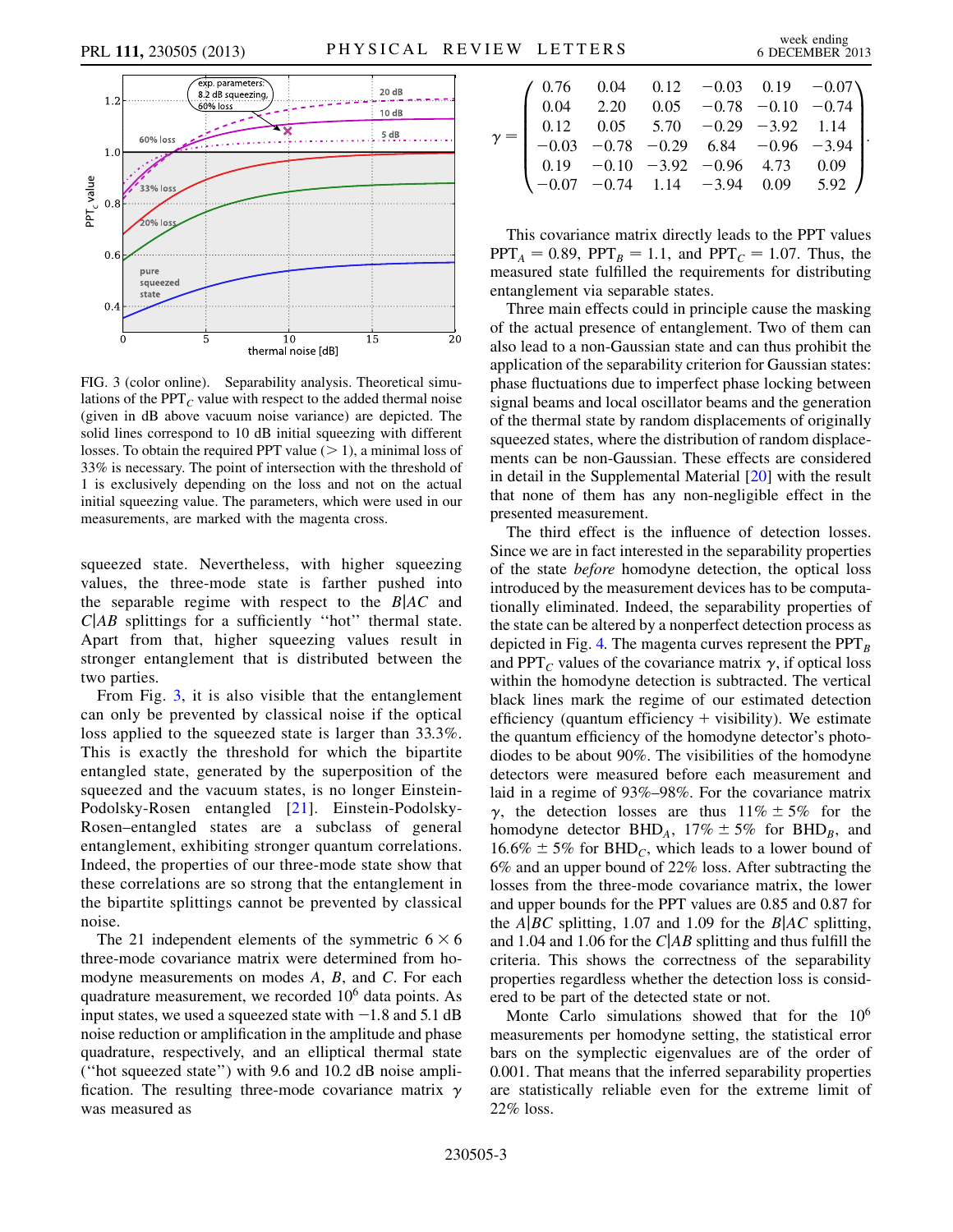<span id="page-3-19"></span>

FIG. 4 (color online). Measured PPT values with subtraction of detection losses. The magenta curves show the inferred  $PPT_B$ and PPT<sub>C</sub> values of the measured covariance matrix  $\gamma$  for a spectrum of computationally eliminated detection losses. Based on independent measurements, we estimate the actual detection loss to be greater 7% and smaller 22%. These losses do not push the PPT values below unity. The successful demonstration of our protocol is thus independent of the question of whether detection loss should be corrected for or not.

After the prepared three-mode state had been checked for its separability properties, ancilla mode  $C$ , which was separable from modes A and B, was sent to Bob. Twomode entanglement between Alice and Bob was generated by superimposing modes  $C$  and  $B$  at the balanced beam splitter  $BS_3$  with the appropriate phase, which was controlled manually. The criterion by Duan et al. resulted in  $3.4 \leq 4$ , which proved that entanglement was successfully distributed by separable states.

In conclusion, we experimentally realized entanglement distribution by separable states. We showed that for this protocol, a specific three-mode state is suitable, whose thermal noise prevented entanglement in two of the three bipartite splittings. After transmission of a separable state, entanglement was revealed via quantum interference. We could show that the protocol does not work with Einstein-Podolsky-Rosen–entangled states, since with states of this class of entanglement, separability cannot be enforced by introducing thermal noise. While the entanglement distribution by separable states seems counterintuitive in the first place, our experiment provides an insight into the underlying physical mechanism behind this protocol. From a broader perspective, our work helps to understand the possibilities and restrictions offered by multimode entangled quantum states and future multipartite quantum communication networks. Our implementation also clearly demonstrates the experimental feasibility of removing classical noise from a decohered entangled state by quantum interference if the classical noise is correlated in two modes.

This research was supported by the FP7 Project QESSENCE (Grant Agreement No. 248095) and the Centre for Quantum Engineering and Space-Time Research (QUEST). We thank the IMPRS on Gravitational Wave Astronomy for support. V. H. acknowledges support from HALOSTAR. J. F. acknowledges support from the Czech Science Foundation under Project No. P205/12/0694 and from the European Social Fund and MSMT under Project No. EE2.3.20.0060.

Note added.—Recently, we became aware of another two successful demonstrations of entanglement distribution by separable states, with continuous as well as with discrete variables, respectively [[22](#page-4-2),[23](#page-4-3)].

<span id="page-3-1"></span><span id="page-3-0"></span>[\\*C](#page-0-1)orresponding author.

roman.schnabel@aei.mpg.de

- <span id="page-3-2"></span>[1] H.J. Kimble, [Nature \(London\)](http://dx.doi.org/10.1038/nature07127) **453**, 1023 (2008).
- <span id="page-3-3"></span>[2] R. Horodecki, P. Horodecki, M. Horodecki, and K. Horodecki, [Rev. Mod. Phys.](http://dx.doi.org/10.1103/RevModPhys.81.865) 81, 865 (2009).
- <span id="page-3-4"></span>[3] T. S. Cubitt, F. Verstraete, W. Dür, and J. I. Cirac, *[Phys.](http://dx.doi.org/10.1103/PhysRevLett.91.037902)* Rev. Lett. 91[, 037902 \(2003\)](http://dx.doi.org/10.1103/PhysRevLett.91.037902).
- <span id="page-3-5"></span>[4] G. Giedke, B. Kraus, M. Lewenstein, and J. I. Cirac, *[Phys.](http://dx.doi.org/10.1103/PhysRevA.64.052303)* Rev. A 64[, 052303 \(2001\)](http://dx.doi.org/10.1103/PhysRevA.64.052303).
- <span id="page-3-6"></span>[5] T. K. Chuan, J. Maillard, K. Modi, T. Paterek, M. Paternostro, and M. Piani, [Phys. Rev. Lett.](http://dx.doi.org/10.1103/PhysRevLett.109.070501) 109, 070501 [\(2012\)](http://dx.doi.org/10.1103/PhysRevLett.109.070501).
- <span id="page-3-7"></span>[6] A. Kay, *Phys. Rev. Lett.* **109**[, 080503 \(2012\)](http://dx.doi.org/10.1103/PhysRevLett.109.080503).
- <span id="page-3-8"></span>[7] L. Mišta and N. Korolkova, *[Phys. Rev. A](http://dx.doi.org/10.1103/PhysRevA.77.050302) 77, 050302* [\(2008\)](http://dx.doi.org/10.1103/PhysRevA.77.050302).
- <span id="page-3-9"></span>[8] S.L. Braunstein and P. van Loock, [Rev. Mod. Phys.](http://dx.doi.org/10.1103/RevModPhys.77.513) 77, [513 \(2005\)](http://dx.doi.org/10.1103/RevModPhys.77.513).
- <span id="page-3-10"></span>[9] A. Furusawa, J. L. Sorensen, S. L. Braunstein, C. Fuchs, H. J. Kimble, and E. S. Polzik, Science 282[, 706 \(1998\).](http://dx.doi.org/10.1126/science.282.5389.706)
- <span id="page-3-11"></span>[10] W. P. Bowen, N. Treps, B. C. Buchler, R. Schnabel, T. C. Ralph, H.-A. Bachor, T. Symul, and P. K. Lam, [Phys. Rev.](http://dx.doi.org/10.1103/PhysRevA.67.032302) <sup>A</sup> 67[, 032302 \(2003\)](http://dx.doi.org/10.1103/PhysRevA.67.032302).
- <span id="page-3-12"></span>[11] V. Scarani, H. Bechmann-Pasquinucci, N. Cerf, M. Dušek, N. Lütkenhaus, and M. Peev, [Rev. Mod. Phys.](http://dx.doi.org/10.1103/RevModPhys.81.1301) 81, 1301 [\(2009\)](http://dx.doi.org/10.1103/RevModPhys.81.1301).
- <span id="page-3-13"></span>[12] Z. Zhao, T. Yang, Y.-A. Chen, A.-N. Zhang, M. Zukowski, and J.-W. Pan, Phys. Rev. Lett. 91[, 180401 \(2003\).](http://dx.doi.org/10.1103/PhysRevLett.91.180401)
- [13] R. Raussendorf and H. J. Briegel, *[Phys. Rev. Lett.](http://dx.doi.org/10.1103/PhysRevLett.86.5188)* 86, 5188 [\(2001\)](http://dx.doi.org/10.1103/PhysRevLett.86.5188).
- <span id="page-3-14"></span>[14] P. Walther, K. J. Resch, T. Rudolph, E. Schenck, H. Weinfurter, V. Vedral, M. Aspelmeyer, and A. Zeilinger, [Nature \(London\)](http://dx.doi.org/10.1038/nature03347) 434, 169 (2005).
- <span id="page-3-15"></span>[15] R. Ukai, N. Iwata, Y. Shimokawa, S. C. Armstrong, A. Politi, J. Yoshikawa, P. van Loock, and A. Furusawa, [Phys.](http://dx.doi.org/10.1103/PhysRevLett.106.240504) Rev. Lett. 106[, 240504 \(2011\).](http://dx.doi.org/10.1103/PhysRevLett.106.240504)
- <span id="page-3-16"></span>[16] L. M. Duan, G. Giedke, J. I. Cirac, and P. Zoller, *[Phys.](http://dx.doi.org/10.1103/PhysRevLett.84.2722)* Rev. Lett. 84[, 2722 \(2000\).](http://dx.doi.org/10.1103/PhysRevLett.84.2722)
- <span id="page-3-18"></span><span id="page-3-17"></span>[17] M. Horodecki, P. Horodecki, and R. Horodecki, *[Phys.](http://dx.doi.org/10.1016/S0375-9601(96)00706-2)* Lett. A 223[, 1 \(1996\)](http://dx.doi.org/10.1016/S0375-9601(96)00706-2).
- [18] R. Simon, *[Phys. Rev. Lett.](http://dx.doi.org/10.1103/PhysRevLett.84.2726)* **84**, 2726 (2000).
- [19] R. F. Werner and M. M. Wolf, *[Phys. Rev. Lett.](http://dx.doi.org/10.1103/PhysRevLett.86.3658)* **86**, 3658 [\(2001\)](http://dx.doi.org/10.1103/PhysRevLett.86.3658).